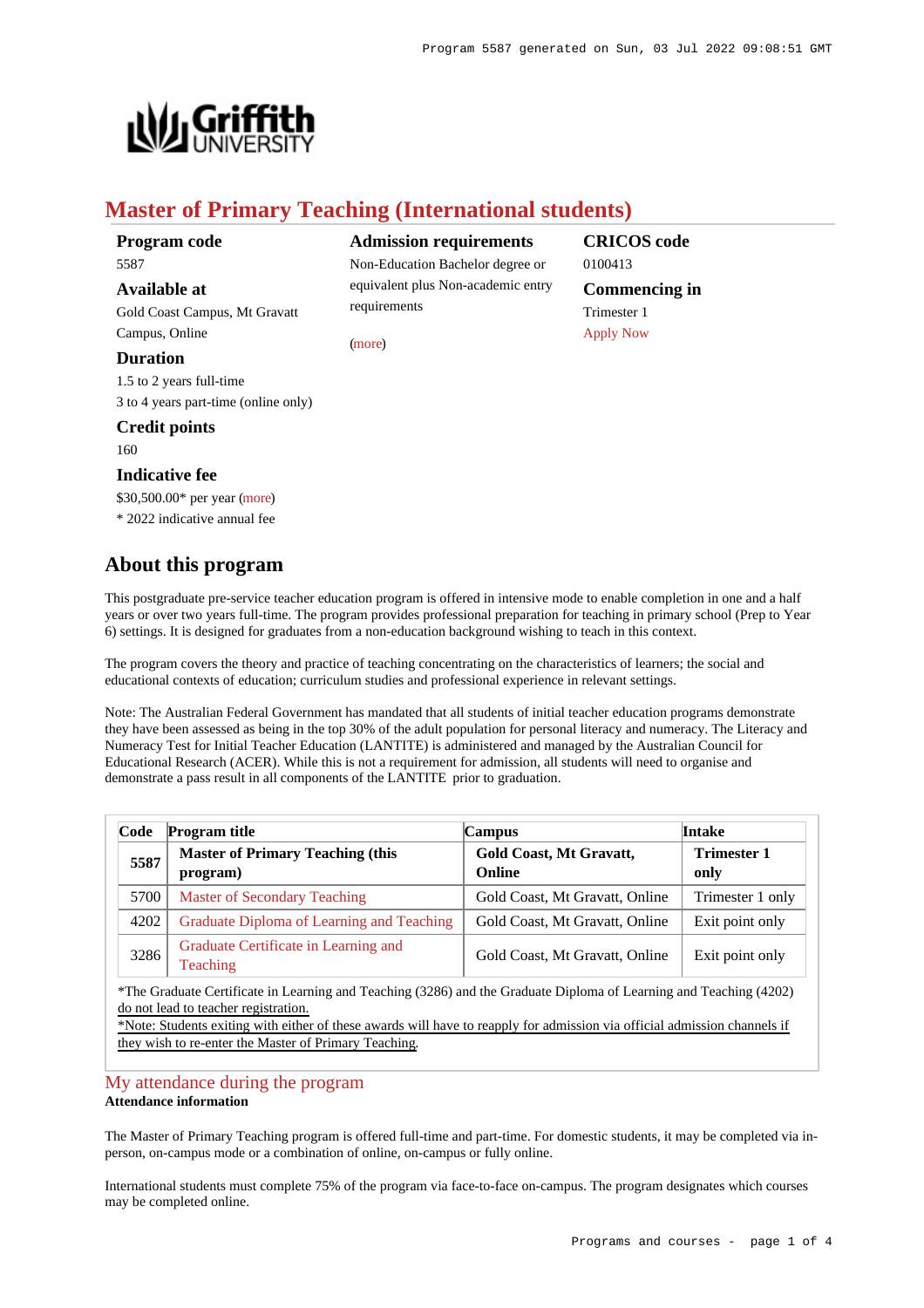Professional experience is a mandated component of this program. The placements in primary schools are organised by the School of Education and Professional Studies. Upon enrolment into the program, students will be asked to provide information to facilitate their placements.

## Compulsory Tutorial Attendance for All Professional Experience Courses

Students must reach an 80% threshold for tutorial attendance and active participation in the lead up to placement for all Professional Experience courses. Students who cannot attend the full tutorial and thus cannot actively participate during the tutorial will not be able to proceed with the placement and complete the course.

Please be aware that courses in this program may not follow the standard academic calendar. After you have completed your enrolment each trimester, please check your timetable on [myGriffith](https://my.griffith.edu.au/) for details of when classes commence and the duration of professional experience placements.

## **Managing study interruptions**

#### **Leave of absence**

Students may not take a leave of absence in this program without the approval of the Program Director. The Program Director will review applications for leave of absence relative to the maximum time available to complete the program, availability of required courses and the sequential nature of the program which necessitates completion of certain courses prior to continuing into professional experience placements.

#### **Studying amid COVID-19**

The University's Mandatory COVID-19 Vaccination or Testing policy is under review and consultation and will be suspended from 14/4/2022. Please visit [Studying amid COVID-19](https://www.griffith.edu.au/coronavirus/studying-amid-covid-19) for more information.

#### **Work-integrated learning**

Students will undertake 12 weeks of supervised professional practice. Total work placement (hours): 450.

# [My career opportunities](https://www148.griffith.edu.au/programs-courses/Program/5587/Overview/International#opportunities)

# **My career opportunities**

Graduates of the Master of Primary Teaching will be eligible to apply for registration with the Queensland College of Teachers and be prepared for teaching positions in the public or private sector which can lead to senior positions such as a head of department or principal.

Students wishing to seek teacher registration in another state or internationally should seek advice from the appropriate professional body.

# [Program accreditation](https://www148.griffith.edu.au/programs-courses/Program/5587/Overview/International#accreditation)

## **Program accreditation**

The Master of Primary Teaching is accredited by the [Queensland College of Teachers \(QCT\)](http://www.qct.edu.au/).

To obtain registration with the Queensland College of Teachers, graduating teachers must have evidence to demonstrate that their English language proficiency meets the minimum requirements for registration.

# [Placement requirements](https://www148.griffith.edu.au/programs-courses/Program/5587/Overview/International#placement)

## **Professional Practice requirements**

Students must reach an 80% threshold for tutorial attendance and active participation in the lead up to placement for all Professional Experience courses. Students who cannot attend the full tutorial and thus cannot actively participate during the tutorial will not be able to proceed with the placement and complete the course.

## **Working with Children Check (Blue Card)**

## **Information for placements within Queensland**

Before undertaking professional experience placements, all students in this program are required to:

- undergo the Working with Children Check and
- be issued with a Blue Card.

**Students must hold a current valid Blue Card throughout the duration of each professional experience.** Students may be asked to present their Blue Card to facility staff on the first day of each placement and should keep their Blue Card on them at all times while attending a professional experience placement.

The University is legally obliged to warn students that it is an offence for a disqualified person to submit a Blue Card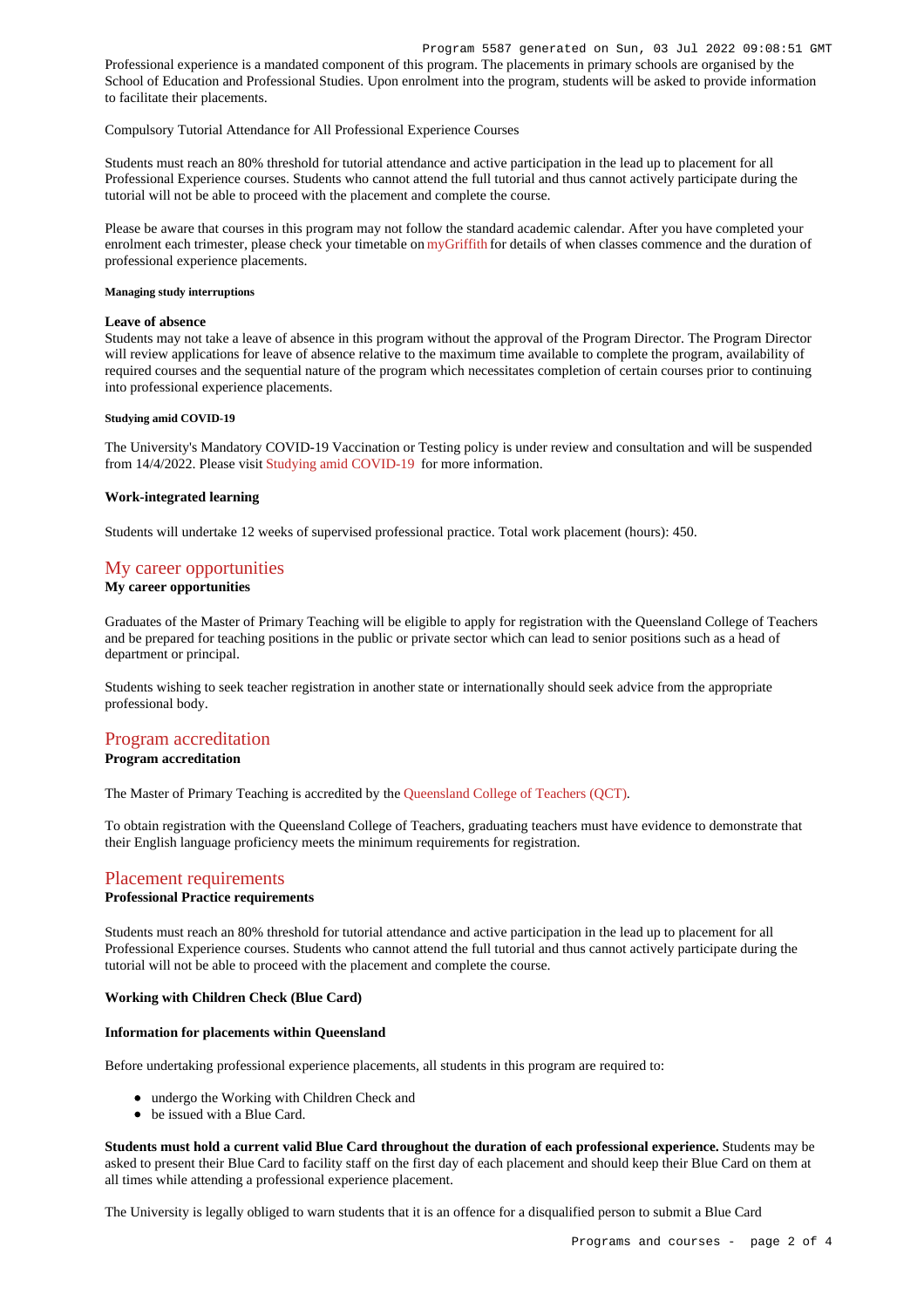application. Further information may be obtained from Queensland Government Blue Card Services, the Education Professional Experience Office or from any Griffith Student Centre.

Blue Card applications must be submitted online by the student via the [Queensland Government Blue Card Services](https://www.bluecard.qld.gov.au/) website. There is no fee for a student Blue Card.

# [What are the fees?](https://www148.griffith.edu.au/programs-courses/Program/5587/Overview/International#fees)

# **International students**

An International student is one who is not:

- an Australian or New Zealand citizen or
- a person who has Australian permanent resident status.

#### **Indicative annual tuition fee**

The indicative annual tuition fee is calculated based on a standard full-time study load which is usually 80 credit points (two full-time trimesters).

The indicative annual tuition fee is based on current conditions and available data and should only be used as a guide. These fees are reviewed annually and are subject to change.

#### **Tuition fees**

- An International student pays tuition fees.
- Students are liable for tuition fees for the courses they are enrolled in as at the census date.
- The tuition fee for students who commence their program prior to 2014 is charged according to the approved program fee for the trimester in which the student commenced the program.
- The tuition fee for students who commence their program from 2014 onwards is charged according to the approved program fee for the trimester in which the student is enrolled.

## **Program fees for the Master of Primary Teaching (5587)**

Fees for this program can be found on the Programs and Courses website in the "Overview and fees" section. Select your commencing year to view your fees.

#### **Changing programs**

If an International student changes to a different program they will be subject to the approved program fee for the trimester in which they are enrolled.

#### **Permanent resident status**

If an **undergraduate student** obtains permanent resident status in Australia after commencing study in a program, and the student can provide evidence of permanent resident status prior to the census date (of the trimester in which they are enrolled), the student will be provided with a domestic fee-paying place.

The student may then apply for a Commonwealth supported place at the next admission period provided that the student satisfies the conditions for transfer from a domestic fee-paying place to a Commonwealth supported place as set out in the [Undergraduate Programs Admission Policy](http://policies.griffith.edu.au/pdf/Undergraduate Programs Admission Policy.pdf).

If a **postgraduate student** obtains permanent resident status in Australia after commencing study in a program, and the student can provide evidence of permanent resident status prior to the census date (of the trimester in which they are enrolled), the student will automatically be considered for a Commonwealth supported place (subject to availability) or a domestic feepaying place as applicable for the program.

If a **research student** obtains permanent resident status in Australia after commencing study in a program, and the student can provide evidence of permanent resident status prior to the census date (of the trimester in which they are enrolled), the student will automatically be considered for a Commonwealth Government Research Training Program (RTP) Fee Offset or a domestic fee-paying place as applicable for the program.

#### **Further information**

- [Fees and Charges Policy:](https://policies.griffith.edu.au/pdf/Fees and Charges Policy.pdf)
	- [Schedule B Fees for International Students](https://policies.griffith.edu.au/pdf/Fees and Charges Policy Schedule B.pdf)
	- [Schedule G Fees for Non-award and Continuing Education Students](https://policies.griffith.edu.au/pdf/Fees and Charges Policy Schedule G.pdf)
	- [Schedule I Administrative and Miscellaneous Charges](https://policies.griffith.edu.au/pdf/Fees and Charges Policy Schedule I.pdf)
- [Cost of studying in Australia](https://www.griffith.edu.au/life-at-griffith/australia/cost-of-studying)

#### **Additional fee information**

**Additional costs**